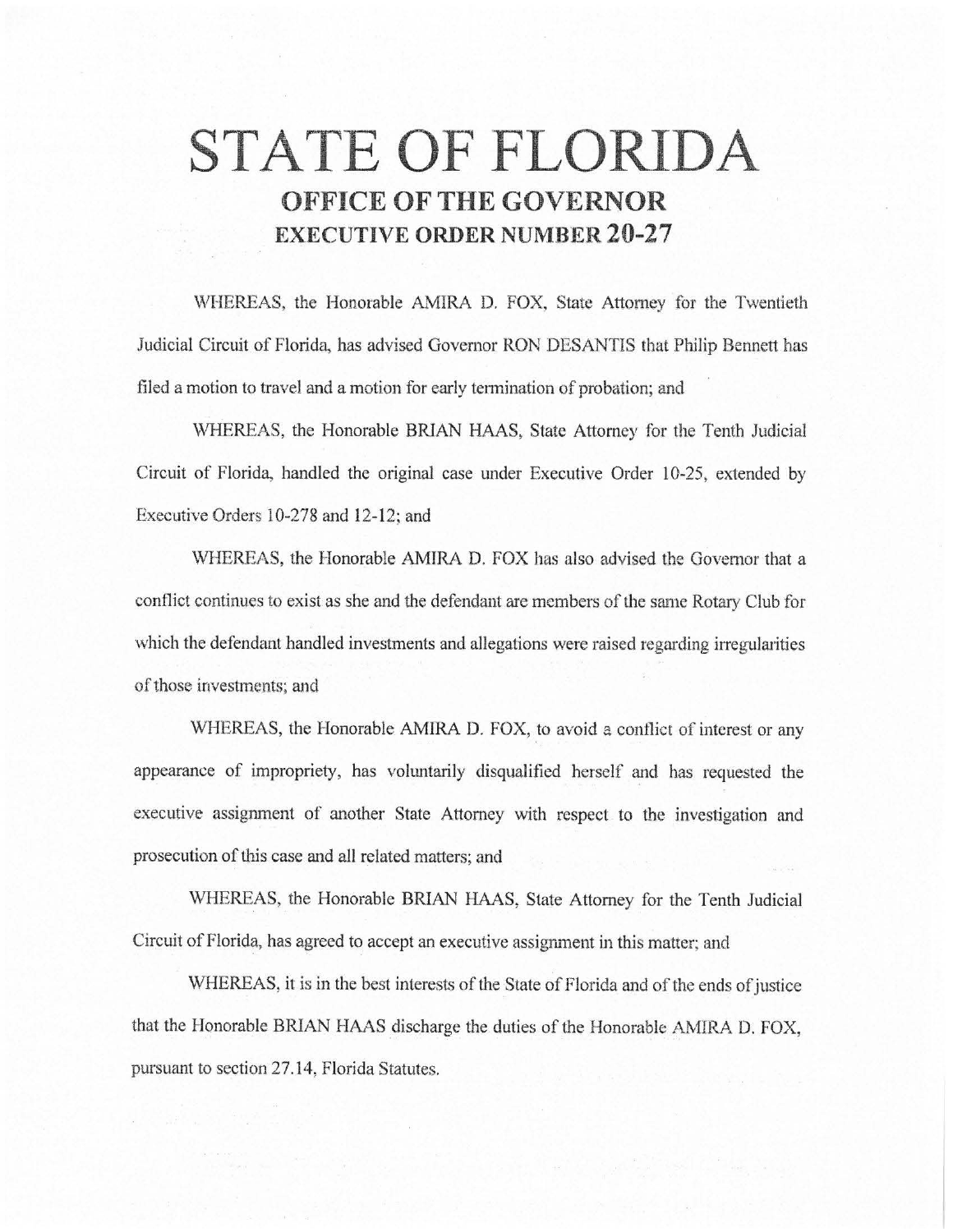NOW, THEREFORE, I, RON DESANTIS, Governor of Florida, in obedience to my solemn constitutional duty to "take care that the laws be faithfully executed," and pursuant to the Constitution and laws of the State of Florida, issue the following Executive Order, effective immediately:

### Section 1.

The Honorable BRIAN HAAS, State Attorney for the Tenth Judicial Circuit of Florida, referred to as the ''Assigned State Attorney," is assigned to discharge the duties of the Honorable M1IRA D. FOX, State Attorney for the Twentieth Judicial Circuit of Florida, as they relate to the investigation, prosecution, and all matters related to Philip Bennett.

Section 2.

The Assigned State Attorney or one or more Assistant State Attorneys and Investigators, who have been designated by the Assigned State Attorney, shall proceed immediately to the Twentieth Judicial Circuit of Florida, and are vested with the authority to perform the duties prescribed herein.

## Section 3.

All residents of the Twentieth Judicial Circuit are requested, and all public officials are directed, to cooperate and render whatever assistance is necessary to the Assigned State Attorney, so that justice may be served.

### Section 4.

The period of this Executive Assignment shall be for one (1) year, to and including February 11, 2021.